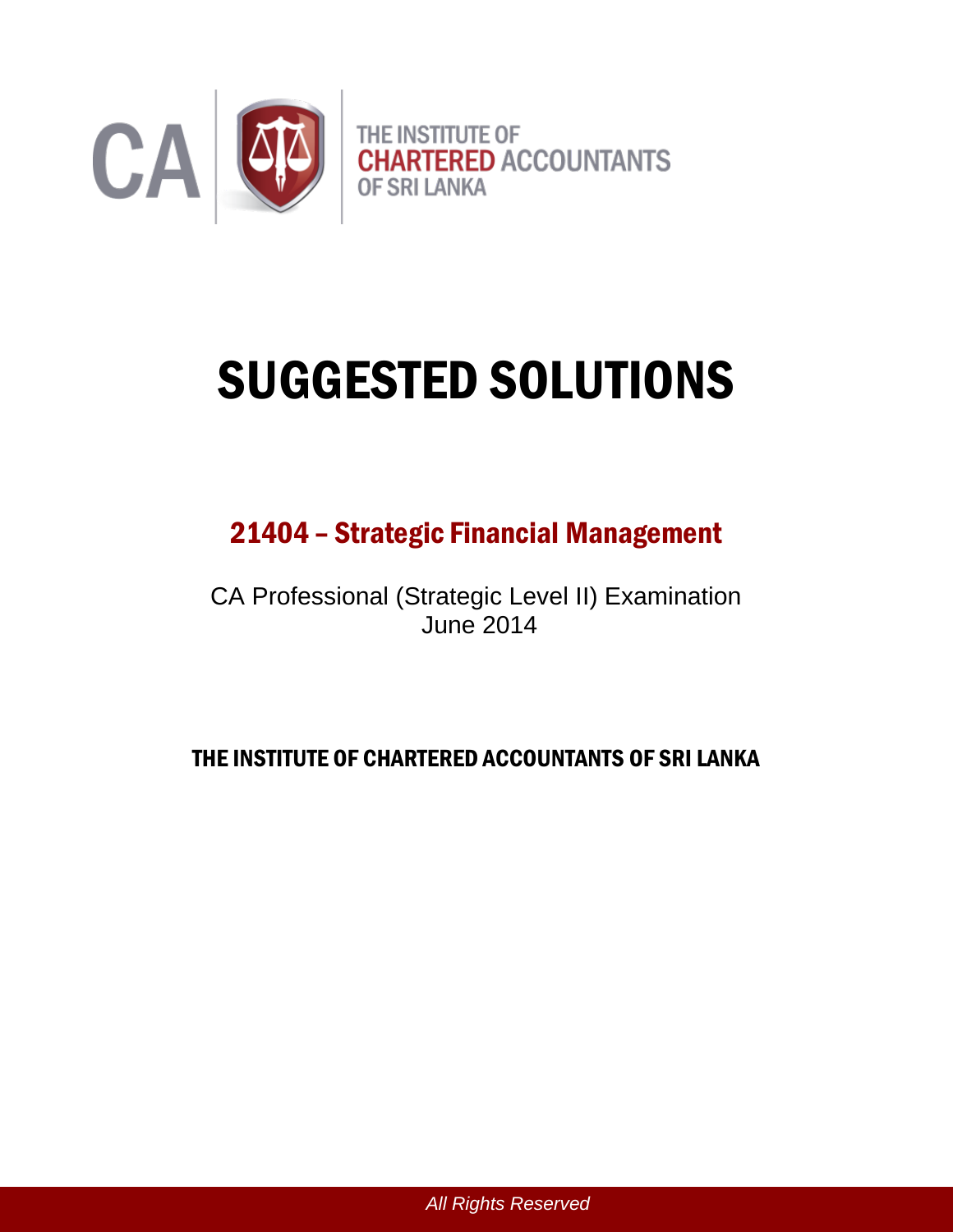(a) When the management decides to retain profits without being distributed to shareholder by means of dividends it should ensure that the company is in a position to reinvest such funds in investment for a return not less than the cost of capital of the company.

When there are no investment opportunities offering a return commensurate with the required rate of return, management may decide to return earnings by means of dividends to shareholders allowing them to look for investment opportunities that could generate their required rate of return.

The other alternative way of using the retained earnings is to buy back company's own shares. This will ultimately increase the market value per remaining share. The prevailing TB rates are low. A low-yield Treasury Bill Rate can mean businesses are enticed to borrow money, meaning that they will have more money to spend . However when there are no other investment opportunities buying back shares rather than investing in TB's hare repurchase is more beneficial for the Company.

Shareholders and management can have other reasons for wanting to buy back shares:

- A change in the relative weighting of shareholders between those who refuse to sell the shares to the company for reasons of control (i.e. in order to increase their percentage of ownership) and those who agree to sell some of their shares, hopefully at above their market value.
- Tax reasons, as it is often less costly for shareholders to get cash in the form of a share buyback than in the form of dividends;
- To send out a positive signal, i.e. that management considers the company to be undervalued. Buying back shares and cancelling them increases the value of the remaining shares.
- Leverage from debt, for the related tax benefits. This is not a very compelling motivation, as it overlooks the fact that debt and equity become riskier after a share buyback and thus more costly. The tax benefit is often illusory, especially as the company loses some financial flexibility. If share buybacks reduce WACC, companies would always be massively buying back their shares.
- Building up a reserve of shares to be used later for stock option awards or as a currency for an acquisition.
- Smoothing out share price fluctuations in the case of listed companies. But whatever is bought can be resold, and such buybacks, which are often in tiny doses, are tightly regulated by market authorities;

#### (b) **Reasons for Delisting**

- (i) The company no longer satisfies the listing rules of the stock exchange.
- (ii) Maintaining a listing entails various costs which may no longer be justifiable, particularly for smaller, undervalued companies.
- (iii) Ongoing expenditure relating to financial reporting requirements, ad hoc disclosures, investor relations.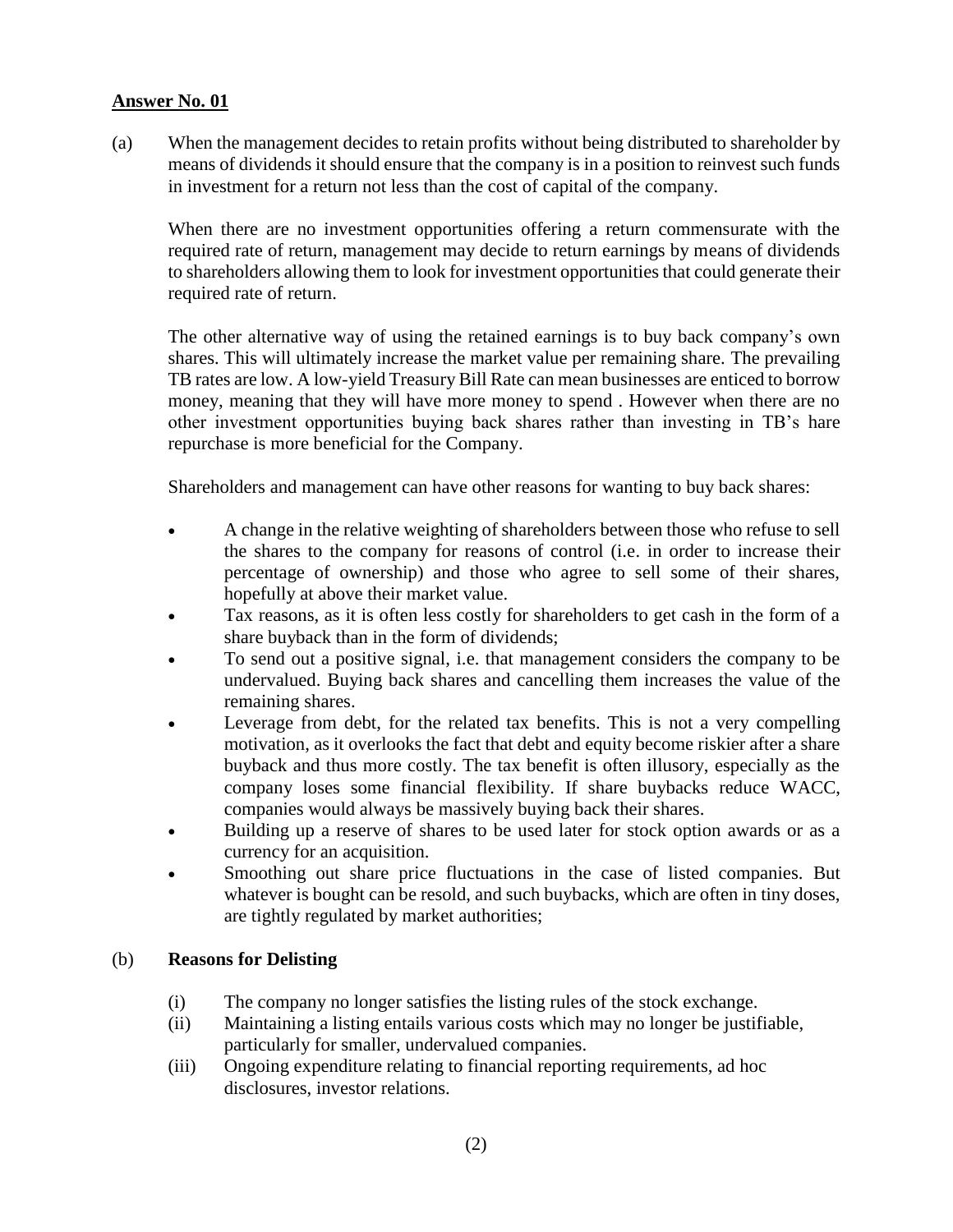- (iv) A delisting also releases the company from certain transparency and disclosure obligations.
- (v) A delisting provides strategic and financial freedom for the Company
- (vi) Long-term strategic planning is facilitated as short-term considerations of yields become less important with delisting
- (vii) Restructurings may be carried out with less public attention
- (viii) In the event of a takeover by a strategic investor, a planned consolidation or reorganization can be effected more easily
- (ix) Possible bankruptcy situation

Because a delisted stock can be hard to sell, many investors will sell after a delisting announcement, driving the price down. However, there are exceptions e.g. The SKF Group of Sweden, a leader in bearings and seals, intended to delist SKF India from the stock exchanges. Stock prices of SKF India have zoomed up since the announcement on speculation that there may be a counter bid, but settled down after it did not materialise

(c) The consultant has applied PAN's pre-acquisition P/E ratio to the combined earnings of the new group. The difference between the combined market values pre-acquisition (Rs.8,750 MN) and the estimated market value post-acquisition (Rs.12,500 MN) is Rs.3,750 MN. This is SMS's pre-acquisition earnings multiplied by the difference between the company's pre-acquisition  $P/E$  and the combined post-acquisition  $P/E$  (12.5 - 7.5 = 5). EPS for PAN appears to have increased from Rs. 25 to Rs. 33.33 because of this effect.

In the absence of any synergy or commercial benefits, or the disclosure of new information during the bid, there is no reason why the market value of the combined group should be any different from the total of the two individual companies' market values, i.e. Rs.8, 750 MN.

This would suggest the following post-acquisition prices per existing share: PAN (Rs.8,750 MN x 33%) / 10 mn = Rs. 289 SMS (Rs.8,750 MN x 67%) / 30 mn = Rs. 195

There is a transfer of wealth from PANs shareholders to SMS's shareholders because the terms of the offer are slightly more generous than the ratio of the old share prices. Therefore, assuming efficient markets, PAN's share price will fall.

The pre-acquisition prices suggest 9 for 15, not 10 for 15.

PAN =  $312.5 \text{ } \textcircled{9}$  = Rs. 2,813  $SMS = 187.5 \text{ } @ 15 = \text{Rs. } 2,813$ 

|                        | <b>PAN</b>    | <b>SMS</b>    | <b>Combined firm</b> |
|------------------------|---------------|---------------|----------------------|
| PRE ACQUISITION        |               |               |                      |
| $EPS$ (Rs.)            | 25.00         | 25.00         | 33.33                |
| PE Ratio               | 12.50         | 7.50          | 12.50                |
| $MV$ per share $(Rs.)$ | 312.50        | 187.50        | 416.67               |
| Number of Shares       | 10,000,000    | 30,000,000    | 30,000,000           |
| Earnings (Rs.)         | 250,000,000   | 750,000,000   | 1,000,000,000        |
| Market Value (Rs.)     | 3,125,000,000 | 5,625,000,000 | 12,500,000,000       |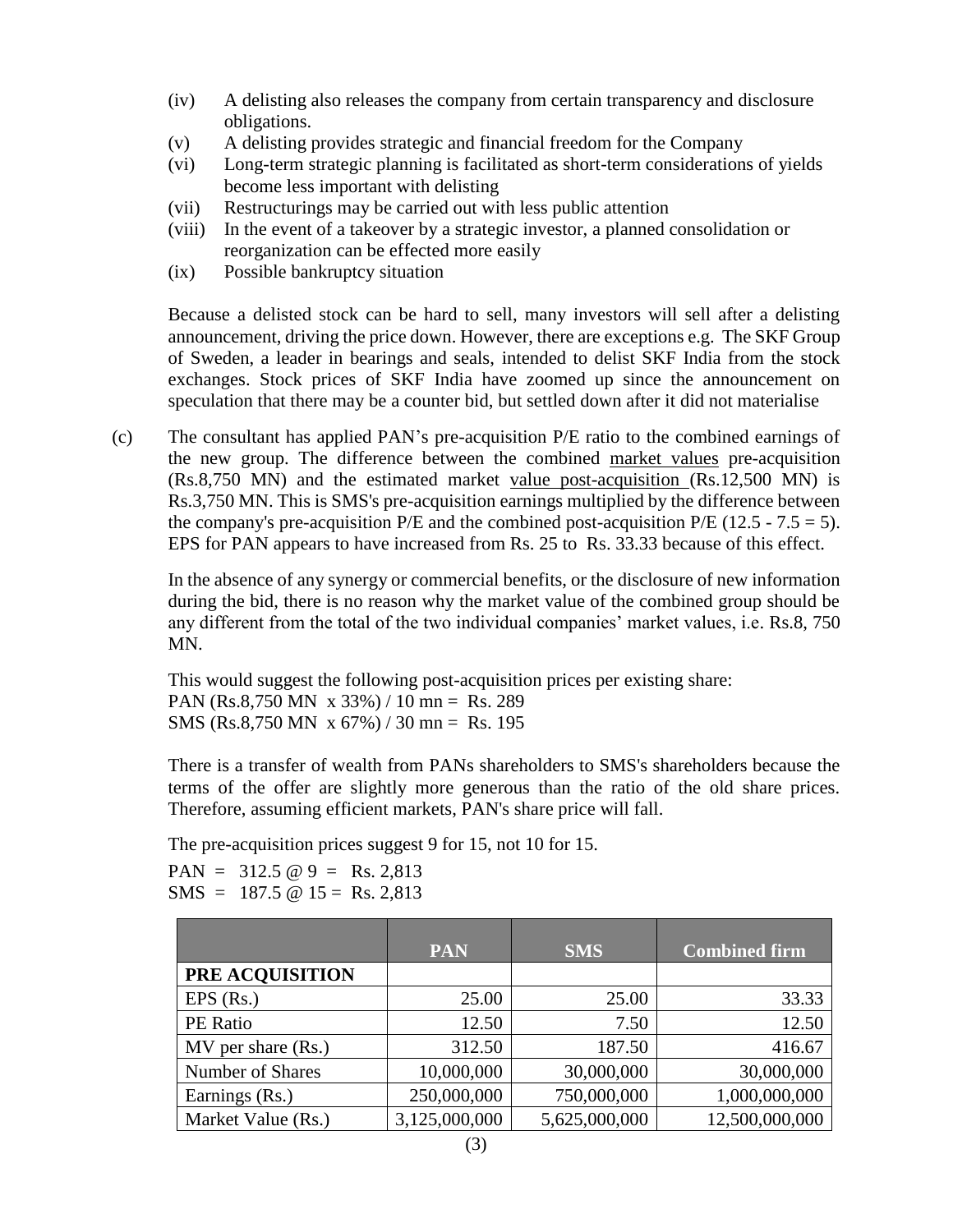| <b>POST ACQUISITION</b> |               |            |                |
|-------------------------|---------------|------------|----------------|
| New shares issues       |               | 20,000,000 | ΝA             |
| Ownership               | 10,000,000    | 20,000,000 | 30,000,000     |
| Ownership %             | 33%           | 67%        | 100%           |
| Market value            | 4,125,000,000 | 8,250,000  | 12,500,000,000 |

(d)

| <b>Current Market Value</b>         | 8,750,000,000                       |
|-------------------------------------|-------------------------------------|
| <b>Immediate Savings</b>            | 1,500,000,000                       |
| <b>Restucturing Expenses</b>        | (250,000,000)                       |
| <b>VRS</b> Expenses                 | (500,000,000)                       |
| Sale of assets in Y1                | 1,250,000,000(1,400,000,000x0.8928) |
| Increase in Net profits             | 3,333,333,333 (400,000,000/.12)     |
| Increased value after announcements | 14,083,333,333                      |

New price per share

|            | Ownership  | CD<br>◡ |
|------------|------------|---------|
| PAN        | 33%        | 165     |
| <b>SMS</b> | <b>67%</b> |         |

It is extremely important to recognize the effect of Share Distribution in the Merger and the table above indicates that the merger proposal would upset the controlling interest of PAN which will not be favourable consideration by the management and shareholders of PAN Compared with the current market prices of both PAN and SMS, as given below, the post acquisition position has clearly improved:

|            | Pre Price (Rs.) | Post price (Rs.) |
|------------|-----------------|------------------|
| <b>PAN</b> | 312.50          | 465              |
| <b>SMS</b> | 187.50          | 315              |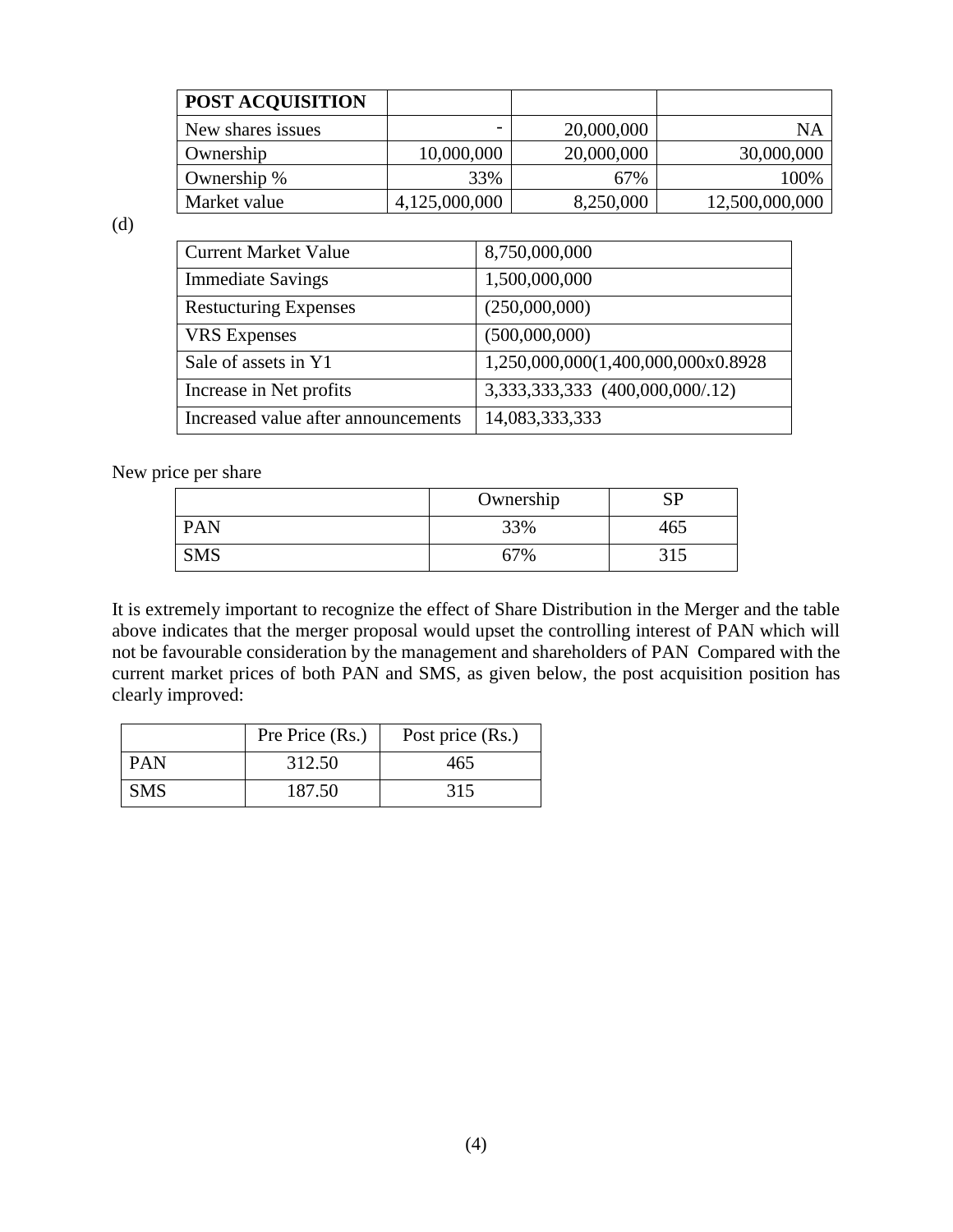| (a) | (i)                                    | $\rightarrow$ US \$ 20 mn x 3/12<br><b>Debtors</b>               |                        | $US \$ 5 mn                             |
|-----|----------------------------------------|------------------------------------------------------------------|------------------------|-----------------------------------------|
|     |                                        | US \$ 20mn x 90% x 2/12<br>Inventory                             | $=$                    | $US $3$ mn                              |
|     |                                        | Cost of sales                                                    |                        |                                         |
|     |                                        | $\rightarrow$ US\$ 20mn x 90% x $\frac{1}{2}$<br>Creditors       | $\equiv$               | US $$ (0.75)$ mn                        |
|     |                                        | 12                                                               | $=$                    | US \$ 7.25mn                            |
|     |                                        | Finance cost = $\text{US}\$$ 7.25mn x 4% = $\text{US}\$$ 290,000 |                        |                                         |
|     | (ii)                                   | Maximum credit exposure<br>$\qquad \qquad =\qquad$               | US \$5mn x 0.80 x 30%  |                                         |
|     |                                        | $\equiv$                                                         |                        | US\$ 1.2mn (only from beyond border)    |
|     |                                        | Other debtors<br>$\equiv$                                        |                        | Zero credit risk due to bank guarantee. |
|     |                                        | US \$ 1.2mn<br>$\therefore$ Total credit exposure<br>$=$         |                        |                                         |
|     | (iii)                                  | Impact on bottom line SLECIC premium                             | $=$ US\$ 1.2mn x 0.45% |                                         |
|     |                                        |                                                                  | $=$ US\$ 5,400         |                                         |
|     | However, the credit risk is eliminated |                                                                  |                        |                                         |
|     |                                        | bottom line                                                      |                        | $=$ US \$ 20 mn x 2.5% - US\$5,400      |
|     |                                        |                                                                  | $=$ US \$494,600       |                                         |
|     |                                        |                                                                  |                        |                                         |
|     |                                        |                                                                  |                        |                                         |

Yes, although the premium is around US \$ 5,400, the credit exposure of US\$ 1.2mn is nullified. Hence its fully worthwhile to obtain a SLECIC cover.

(b)

Net proceeds on sales, in the event of factoring, Face amount of receivable US\$4,000,000 Non-recourse fee (1.25%) = US\$50,000 Factoring fee  $(0.03 \times 4,000,000) = \text{USS } 120,000$ Est. Net proceeds on sale =  $4,000,000-170,000 = \text{US$ }3,830,000$ 

Advantages of factoring under a non-recourse agreement

- Avoid losses due to unpaid invoices
- Improve cash flow immediate cash upon presentation of invoices
- Alternative means of financing without providing additional securities
- Concentrate on your core business and leave the debt collection to the factor
- Increase commercial competitiveness
- Improve Balance Sheet ratios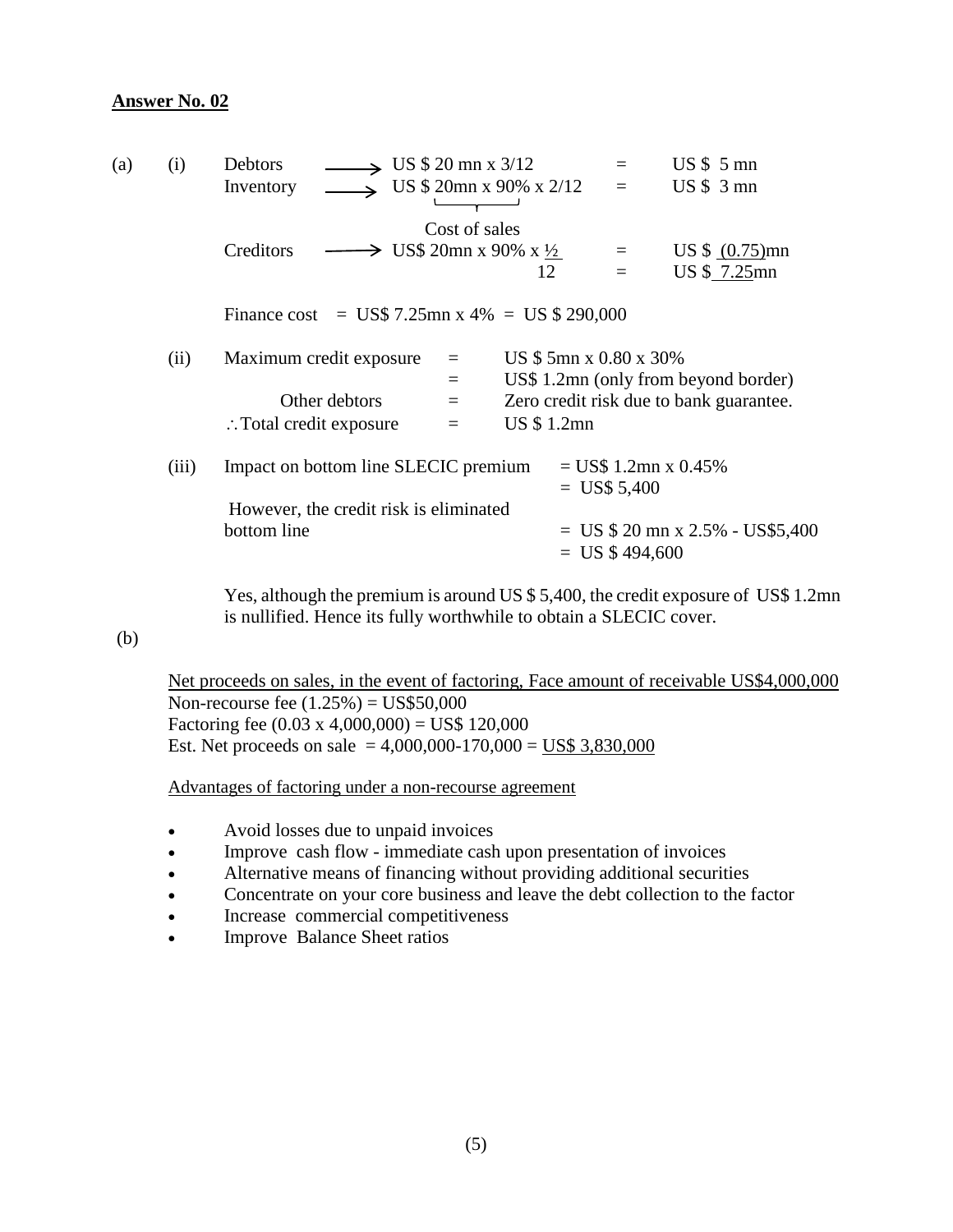- (c)
	- Forward contracts and futures (agreements made to exchange or sell foreign currency at ascertain price in the future)
	- Swaps (agreements to simultaneously exchange or sell an amount of foreign currency now and resell or repurchase that currency in the future)
	- Options (instruments that provide the option, but not the obligation, to buy or sell foreign currency in the future once the value of that currency reaches a certain, previously agreed, price)
	- Back-to-back loans with back to back loans two parties, each in a different country, lend money to each other in an effort to hedge against currency risk. They are also called parallel loans.
	- Letters of credit An LC, also referred to as a documentary credit, is a contractual agreement whereby the issuing bank (importer's bank), acting on behalf of the customer (the importer or buyer), promises to make payment to the beneficiary or exporter against the receipt of "complying" stipulated documents.
	- Guaranties typically refer to financial guarantees of debt that cover the timely payment of debt service, i.e. guarantees cover losses in the event of a default on debt service. There are ratios types of guarantees for mitigating foreign exchange risk.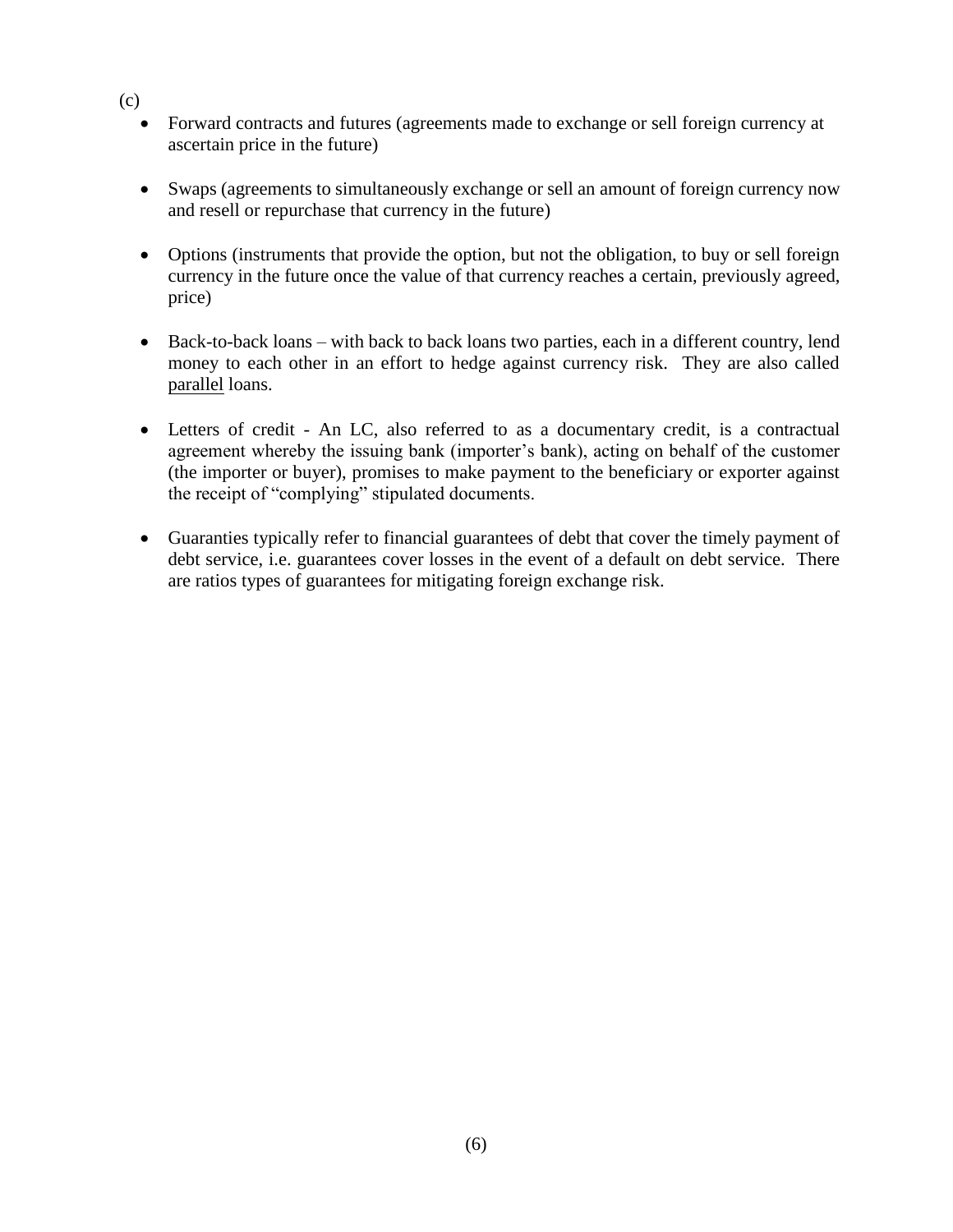(a) 
$$
Z = 1.2X_1 + 1.4X_2 + 3.3X_3 + 0.6X_4 + 0.999X_5
$$
  
\t\t\t
$$
= 1.2 \times \frac{40}{1} + 1.4 \times \frac{10}{1} + 3.3 \times \frac{5}{1} + 0.6 \times \frac{15}{1} + 0.999 \times \frac{50}{70}
$$
  
\t\t\t
$$
= 0.685 + 0.2 + 0.236 + 0.257 + 0.713
$$
  
\t\t\t
$$
= 2.091
$$
  
the Z Score is between 1.81 – 2.99

Thus Tragico is not facing bankruptcy, but is heading towards financial difficulties. For a company to be financially healthy it has to have a higher score than 2.99.

(b) (i) Youth = 
$$
20\text{mn} \times 40\%
$$
  
\n=  $8\text{mn}$  people  
\nTarget youth =  $8\text{mn} \times 60\% = 4.8\text{mn}$   
\n $50\% \text{ market share} = 50\% \times 4.8\text{mn} = 2.4\text{mn}$   
\n $1\% \text{ market share} = 1\% \times 2.4\text{mn}$   
\n= No of sales of cameras 24,000  
\nAverage selling price = Rs. 20,000  
\nSales =  $24,000 \times 20,000 = \text{Rs. } 480\text{mn}$   
\nGross profit =  $480 \times 20\% = \text{Rs. } 96\text{mn}$ 

Since only 50% of the market is penetrated currently, there is an opportunity for Tragico to compete

|                     | Rs. million |
|---------------------|-------------|
| <b>Gross Profit</b> | 96          |
| Overhead & finance  |             |
| Profit before tax   |             |
| Tax @ 28%           | (11.2)      |
| Profit after tax    | 28.8        |
|                     |             |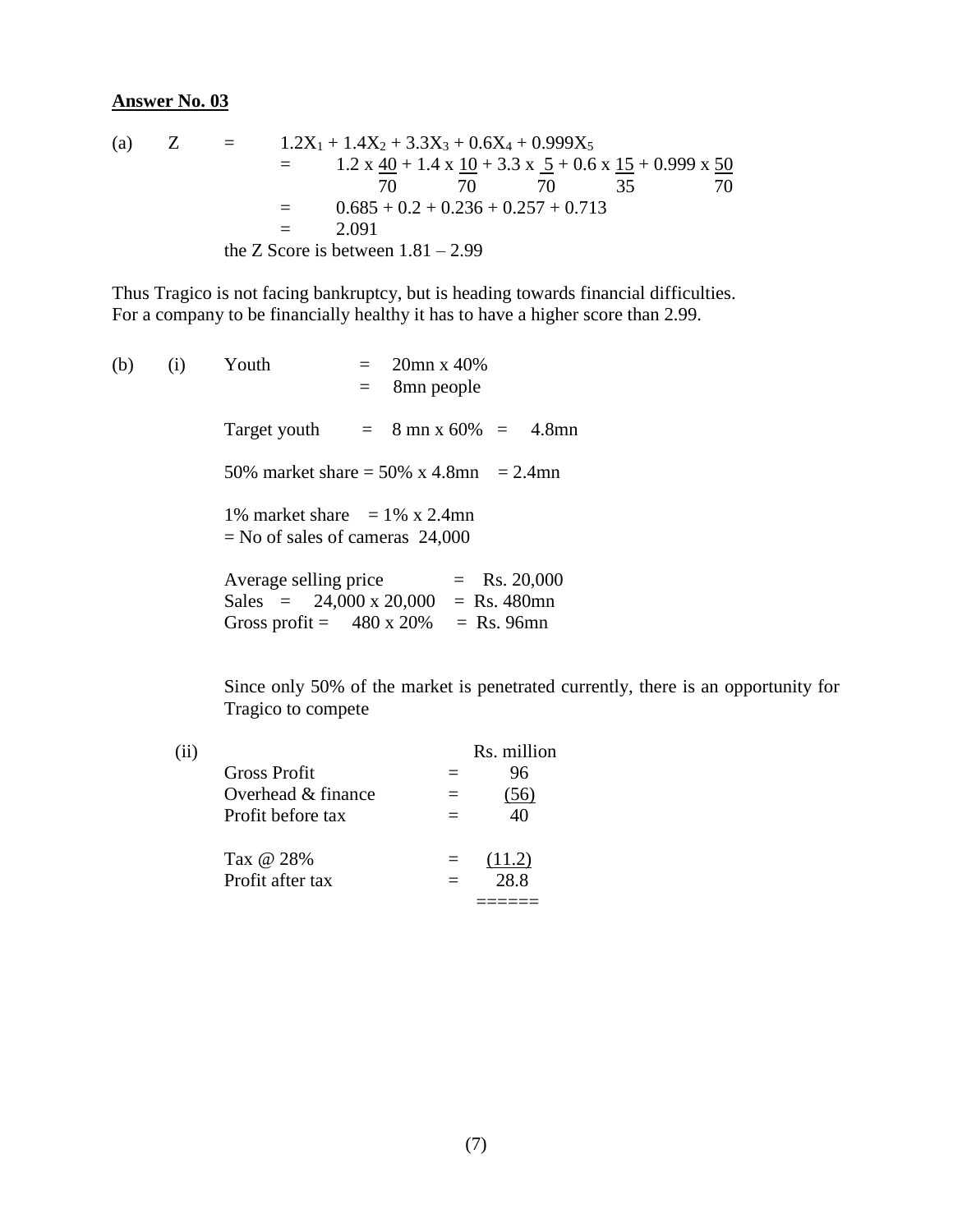|          | <b>Before rights issue</b>             | Rights issue 2:1 $@$ 5 | Post rights |
|----------|----------------------------------------|------------------------|-------------|
| Prishan  | $1.5 \text{ mm} \times 51\% = 765,000$ | 1,530,000              | 2,295,000   |
| Japanese | $1.5$ mn x 39% = 585,000               | 1,170,000              | 1,755,000   |
| Public   | 1.5 mn x 10% = $150,000$               | 300,000                | 450,000     |
|          | 1,500,000                              | 3,000,000              | 4,500,000   |
|          |                                        |                        |             |
|          | @ Rs. 10 Rs. 15 mn                     | @ Rs. 5 Rs. 15 mn      | Rs. 30 mn   |

New shareholder structure in Rupees

| Japan | Prishan (765,000 @ Rs. 10) + 1,530,000 @ Rs. 5<br>$(585,000 \&$ Rs. 10) + 1,170,000 $\&$ Rs. 5<br>Public $(150,000 \&$ Rs. 10) + 300,000 $\&$ Rs. 5 | $\equiv$               | Rupees (mn)<br>15.3<br>11.7<br><u>3.0</u>                           |
|-------|-----------------------------------------------------------------------------------------------------------------------------------------------------|------------------------|---------------------------------------------------------------------|
| (d)   | Japanese partner has infused $\rightarrow$ 1,170,000 x Rs.5                                                                                         | He purchased 39% stock | 30.0<br>$=$ Rs. 5.85 mn on rights<br>$=$ Rs.15.00 mn<br>Rs.20.85 mn |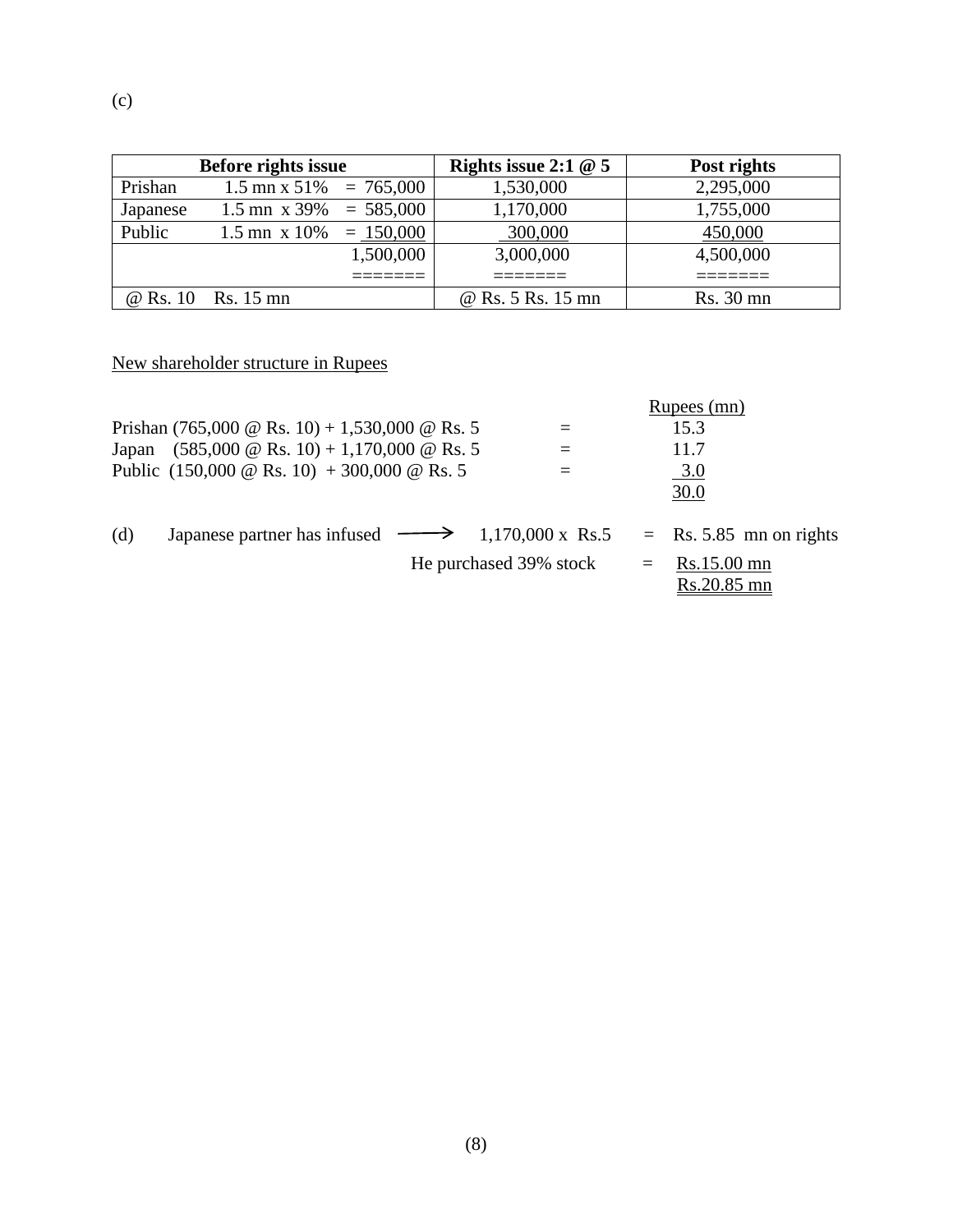# **Statement of Financial Position**

|                            | <b>Malaysian Company</b> |
|----------------------------|--------------------------|
|                            | MYR (MN)                 |
| Non Current Assets (NBV)   | 105                      |
| <b>Current Assets</b>      | 55                       |
| <b>Current Liabilities</b> | (31)                     |

## **Income Statement**

| <b>Malaysian Company</b> |  |  |
|--------------------------|--|--|
| MYR (MN)                 |  |  |
| 184.3                    |  |  |
| 133.0                    |  |  |
| 39.0                     |  |  |
|                          |  |  |
| 12.3                     |  |  |
|                          |  |  |

# **Cost of capital**

| <b>B</b> eta    | 09    |
|-----------------|-------|
| Risk free rate  | 7.5%  |
| Risk Premium    | 5%    |
| Cost of capital | 12.0% |

# **Exchange Rates**

$$
\begin{aligned}\n\overline{F} &= \left\{ \frac{1 + r\overline{FC}}{1 + rDC} \right\} x S \\
Y_1 &= 40 x \frac{1.075}{1.04} \\
&= 41.35 \\
Y_2 &= 41.35 x \frac{1.075}{1.04} \\
&= 42.74\n\end{aligned}
$$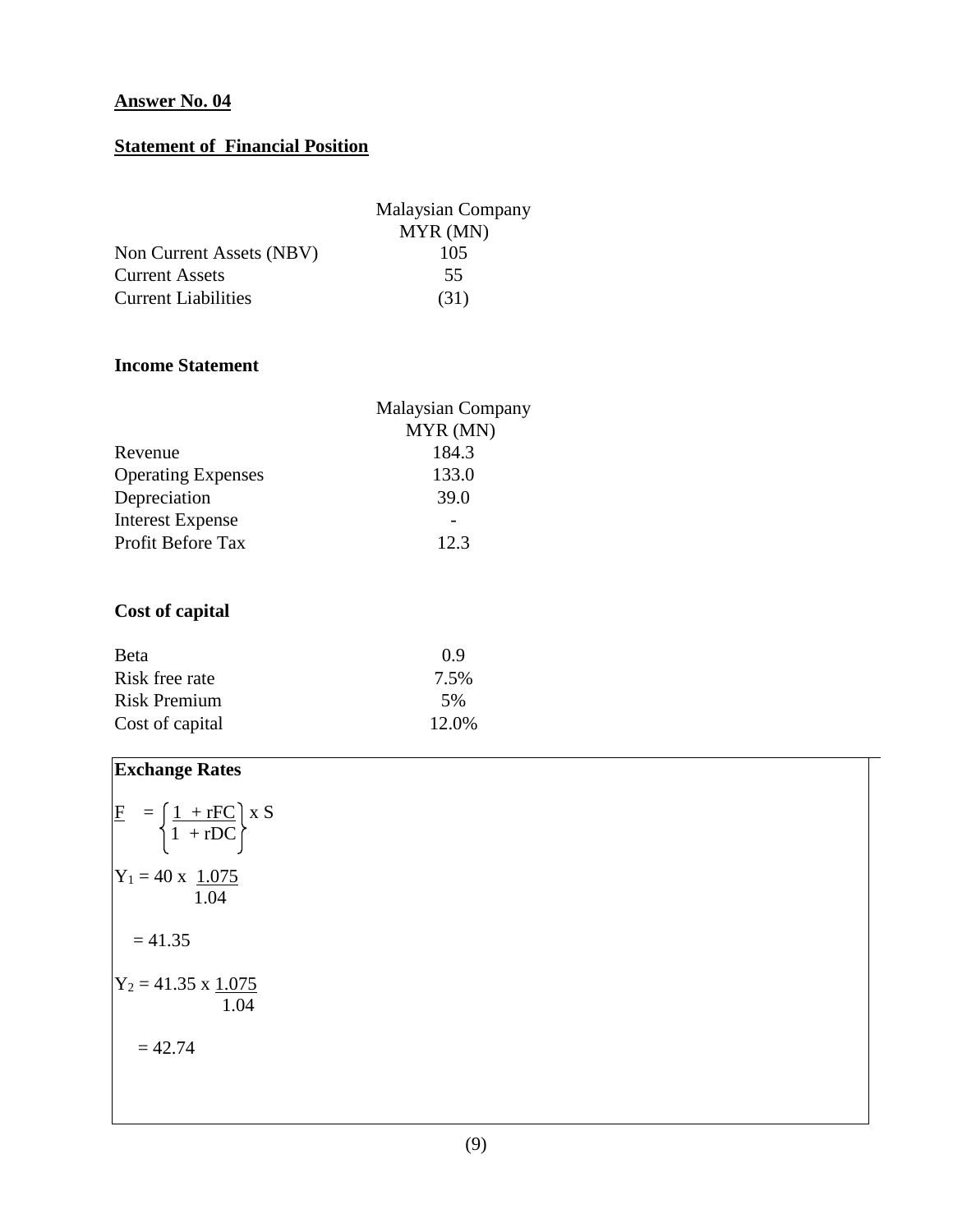#### **Disposal Value of subsidiary**

|                            | <b>Malaysian Company</b> |      | Disposal value |
|----------------------------|--------------------------|------|----------------|
|                            | MYR (MN)                 |      | Mn             |
| Non Current Assets (NBV)   | 105                      | 60%  | 63.00          |
| <b>Current Assets</b>      | 55                       | 90%  | 49.50          |
| <b>Current Liabilities</b> | $-31$                    | 100% | 31.00          |
|                            |                          |      | 81.50          |
| <b>Exchange Rate</b>       |                          |      |                |
| <b>LKR</b> Value           |                          |      | 3,260          |

## **OPERATING CASH FLOWS**

| <b>INCOME STATEMENT</b>   | Year 0   | Year 1   | Year 2   |
|---------------------------|----------|----------|----------|
|                           | MYR (MN) | MYR (MN) | MYR (MN) |
| Revenue                   | 184.30   | 216.92   | 255.31   |
| <b>Operating expenses</b> | 33.00    | 149.42   | .67.87   |
| Cash flow                 | 51.30    | 67.50    | 87.44    |

| Year                       |                   |        |          |
|----------------------------|-------------------|--------|----------|
| Mill cost                  | $(-131.25)$       |        |          |
| Operating cash flows       |                   | 67.50  | 87.44    |
| <b>Residual Value</b>      |                   |        | 140.00   |
|                            | $(-131.25)$       | 67.50  | 227.44   |
| Exchange rate              | 40                | 41.35  | 42.74    |
| Cash flows in LKR (Mn)     | (5,250)           | 2,791  | 9,720.79 |
| Discounting factor $@12\%$ |                   | 0.8929 | 0.7972   |
|                            |                   |        |          |
| <b>NPV IN LKR</b>          | $(5,250)$ $(1/2)$ | 2,492  | 7,749    |
| <b>NPV</b>                 | 4,991             |        |          |

#### **Summary**

| NPV over next two years | 4,991 |
|-------------------------|-------|
| Current Disposal value  | 3,260 |
| Net NPV                 | 1,737 |

#### **Conclusion**

The Malaysian operation seems profitable running for further 2 years due to the fact that it can generate a positive NPV which is greater than the current disposal value  $(4,991 \text{ MN} - 3,260 \text{ MN})$ MYR).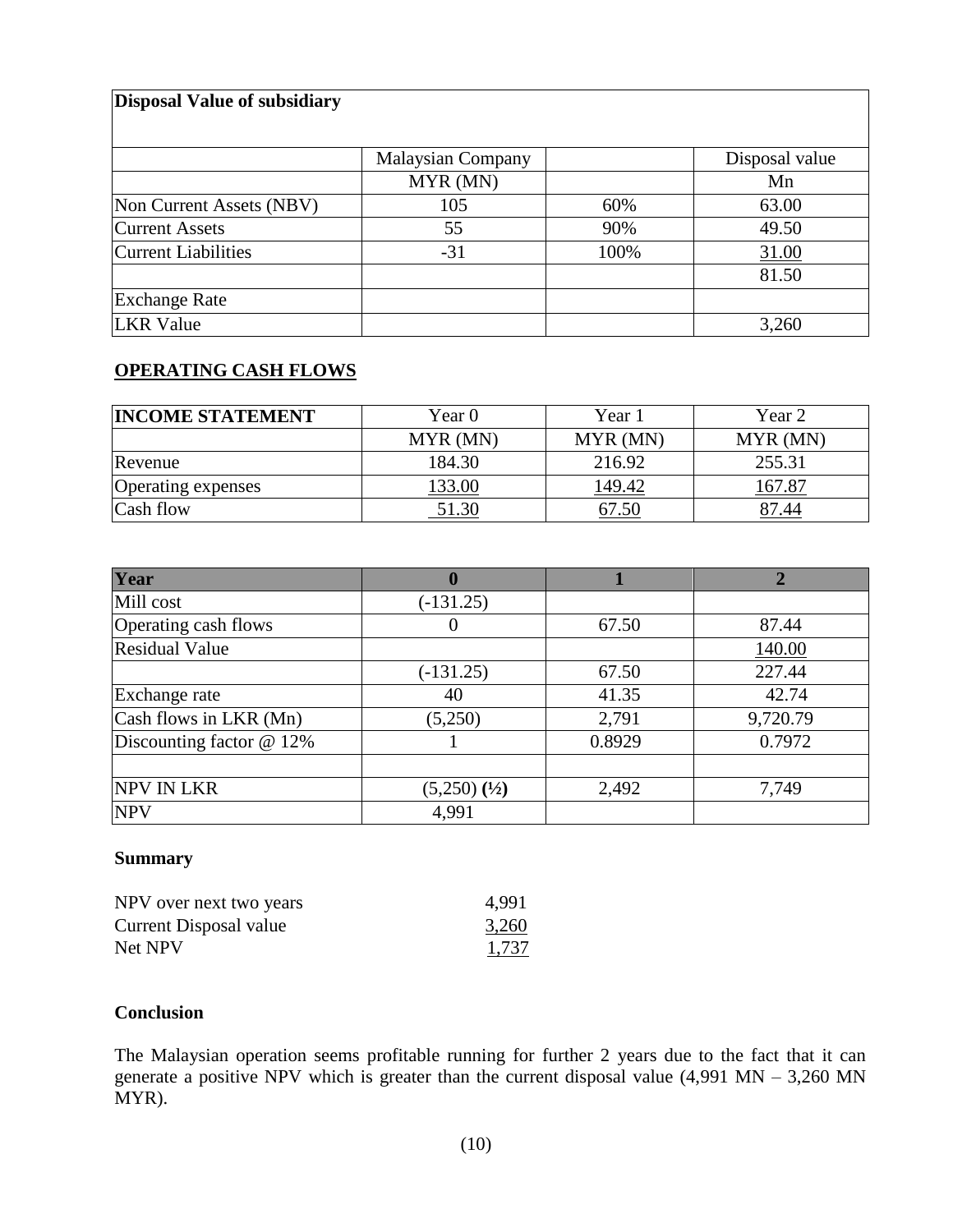(b) Dividend payout decision is among the basic policy confronting corporates especially on how much to pay. A number of conflicting theoretical models define current attempt to explain corporate dividend behavior. One faction see dividend as attractive and as a positive influence on share price, the second group believes that share prices vary inversely with dividend payout level and the third group believes that dividend policy is irrelevant on share prices

Dividend policy is concerned with financial policies regarding paying [cash/stock](http://en.wikipedia.org/wiki/Cash_dividend)  [dividend](http://en.wikipedia.org/wiki/Cash_dividend) in the present or paying an increased dividend at a later stage. Whether to decline dividends and what amount, is determined mainly on the basis of the company's unappropriated profit (excess cash) and influenced by the company's long-term earning power. When cash surplus exists and is not needed by the firm, then management is expected to pay out some or all of those surplus earnings in the form of cash dividends or to repurchase the company's stock through a share buyback program.

If there are no NPV positive opportunities, i.e. projects where [returns](http://en.wikipedia.org/wiki/Return_on_investment) exceed the hurdle rate, and excess cash surplus is not needed, then – finance theory suggests – management should return some or all of the excess cash to shareholders as dividends. This is the general case, however there are exceptions. For example, shareholders of a ["growth stock"](http://en.wikipedia.org/wiki/Growth_stock), expect that the company will, almost by definition, retain most of the excess earnings so as to fund future growth internally. By withholding current dividend payments to shareholders, managers of growth companies are hoping that dividend payments will be increased proportionality higher in the future, to offset the retainment of current earnings and the internal financing of present investment projects.

Management must also choose the form of the dividend distribution, generally as cash [dividends](http://en.wikipedia.org/wiki/Dividend) or via a [share buyback.](http://en.wikipedia.org/wiki/Treasury_stock) Various factors may be taken into consideration: where shareholders must pay [tax on dividends,](http://en.wikipedia.org/wiki/Dividend_tax) firms may elect to retain earnings or to perform a stock buyback, in both cases increasing the value of shares outstanding. Alternatively, some companies will pay "dividends" from [stock](http://en.wikipedia.org/wiki/Treasury_stock) rather than in cash. Financial theory suggests that the dividend policy should be set based upon the type of company and what management determines is the best use of those dividend resources for the firm to its shareholders. As a general rule, shareholders of growth companies would prefer managers to have a share buyback program, whereas shareholders of value or secondary stocks would prefer the management of these companies to payout surplus earnings in the form of cash dividends

Many firms choose to pay no dividends and these firms sell at positive prices. For example, most Internet firms, such as Amazon.com, Google, and eBay, pay no dividends. Rational shareholders believe that either they will receive dividends at some point or they will receive something just as good. That is, the firm will be acquired in a merger, with the stockholders receiving either cash or shares of stock at that time. Of course, the actual application of the dividend discount model is difficult for firms of this type& clearly the model for constant growth of dividends does not apply. Though the differential growth model can work in theory, the difficulties of estimating the date of first dividend, the growth rate of dividends after that date, and the ultimate merger price make application of the model quite difficult in reality. As a result one should look at the same industry other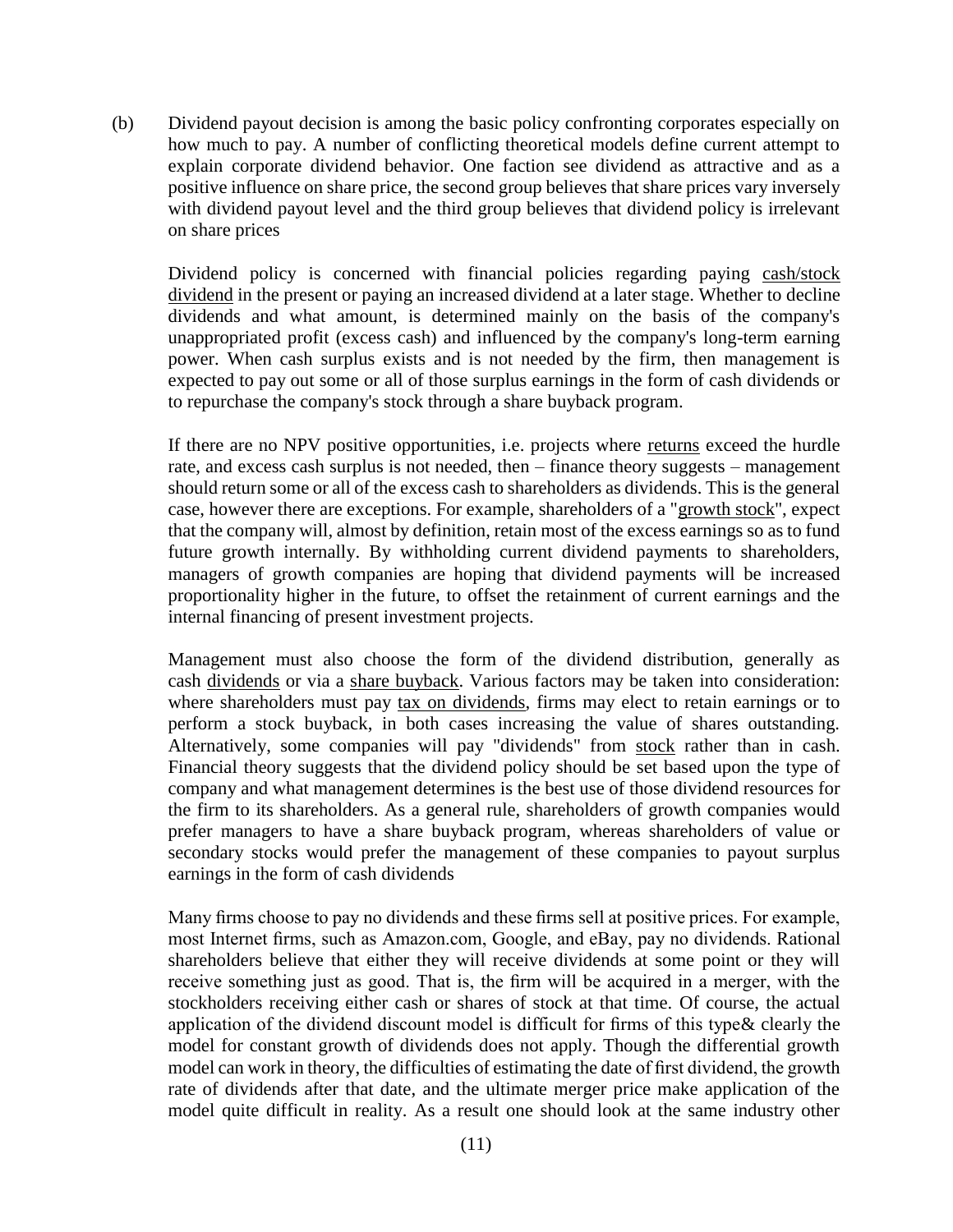entities with typical dividend payout being maintained and always make adjustments to own cost of capital figures before finalizing on a cost of capital figure on its own.

Empirical evidence suggests that firms with high growth rates are likely to pay lower dividends, a result consistent with the analysis here. For example, consider McDonald's Corporation. The company started in the 1950s and grew rapidly for many years. It paid its first dividend in 1975, though it was a billion-dollar company (in both sales and market value of stockholders' equity) prior to that date. Why did it wait so long to pay a dividend? It waited because it had so many positive growth opportunities (additional locations for new hamburger outlets) to take advantage of. In the Indian context also, there exist a large number of similar examples. The software giant, Infosys Limited, till a few years back, did not pay any dividends ensuring that all the earnings were reinvested for its growth opportunities. High growth telecom companies, such as Tata Telecom and Bharti Airtel, are also examples of companies which have avoided paying dividends.

#### **Answer No. 05**

(a) (i) The current cost of capital of SP in terms of the CAPM  $r_{SP} = r_f + \beta_{SP}(MarketRisk Pr\,emium)$  $r_{SP} = 6.3 + .69(8.5)$  $r_{SP} = 12.165$ 

Required Rate of return for the Beer sector

$$
r_{Beer} = r_f + \beta_{Beer} (MarketRisk Pr\,enum)
$$
  

$$
r_{Beer} = 6.3 + 1.38(8.5)
$$
  

$$
r_{beer} = 18.03\%
$$

Required Rate of return for the Diary sector

$$
r_{\text{Diary}} = r_f + \beta_{\text{Diary}} (MarketRisk \text{Pr}\,emium)
$$
\n
$$
r_{\text{Diary}} = 6.3 + .56(8.5)
$$
\n
$$
r_{\text{Diary}} = 11.06\%
$$

Rate of return of the market portfolio

$$
r_{Market} = r_f + \beta_{market} (MarketRisk Pr\,enum)
$$

$$
r_{Market} = 6.3 + 1.0(8.5)
$$

$$
r_{Market} = 14.8\%
$$

(12)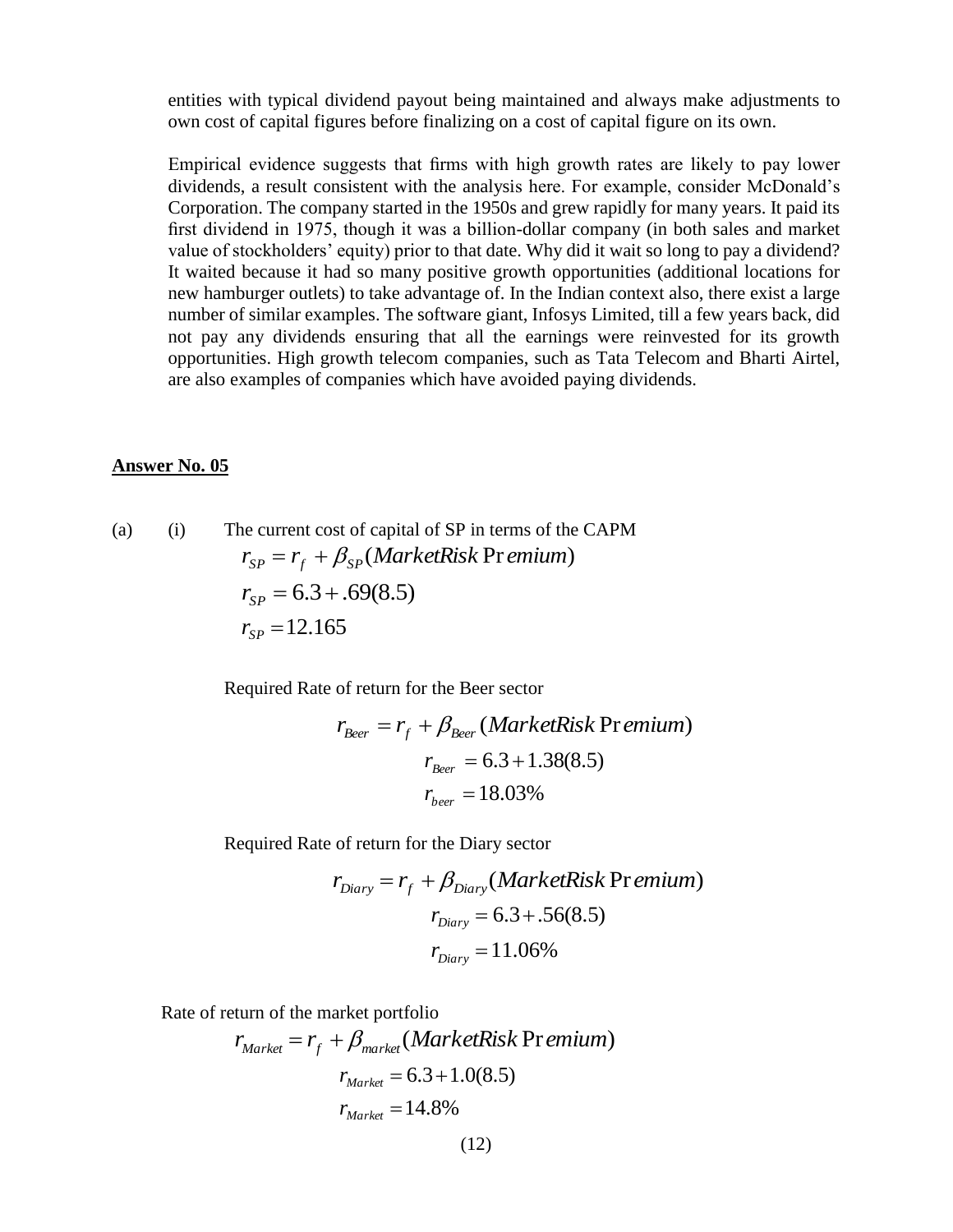

(iii) It is wrong to compare newly proposed investments' IRRs with the company's cost of capital. The company's cost of capital represents the business risk of the Food Processing sector. Newly proposed two projects are into the beer and dairy products. Their business risk and required rate of return should be different from the food processing business. The required rate of return for the beer sector is 18.03%, while that of for the dairy sector is 11.06%.

IRR of the beer investment (16.25%) is well below the required rate of return of themsector. The company should not accept this project, though its IRR is higher than the current cost of capital of the Company. On the other hand, IRR of the investment in dairy products (11.6%) is higher than the required rate of return for the sector. So the investment in diary products should be accepted.

(iv)

- Market growth rate
- Market size
- Demand variability
- Industry profitability
- Industry rivalry
- Global opportunities
- Macro-environmental factors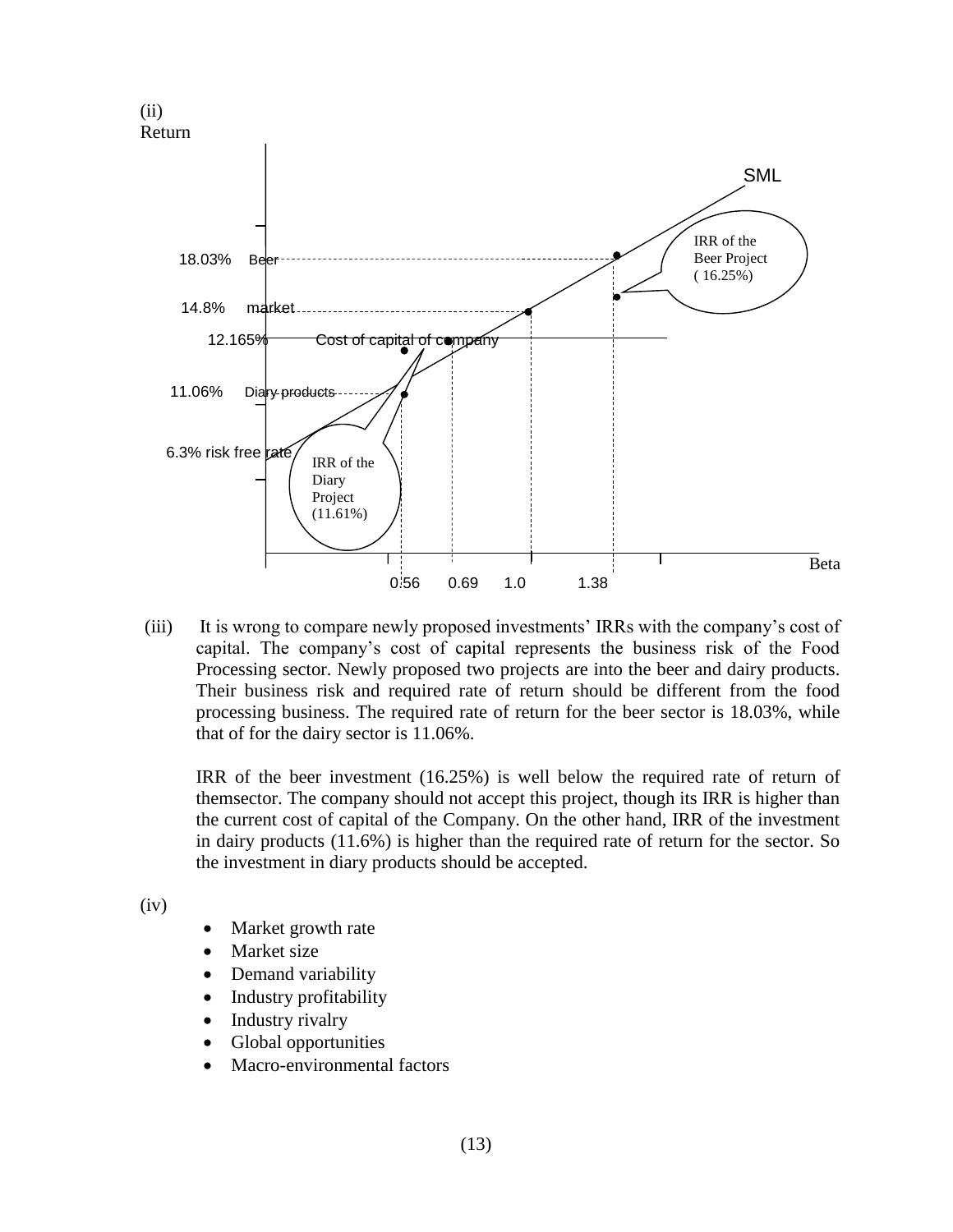(b) **Real options** could use in investment decisions.It provides an alternative or choice in evaluating a business investment opportunity.e.g. to expand and abandon projects if certain conditions arise, amongst other options. In the real world every business decision is coupled with uncertainty about the future that affects the present value of the projects in consideration. Thus, before making any investment decisions,it is important to consider various approaches to determine whether the investment should be undertaken or not.

Traditional approaches for valuing investment opportunities do not take into account management flexibility to revise its decisions in the future, as well as the interdependence of the project with future investments.

The Real Options Approach attempts to evaluate projects by considering the value of being able to decide among several strategic options-especially when the value of a project is highly dependent on the level of flexibility that it allows. The value of the abandonment option can be estimated by determining the characteristics of the put option:

Example: Estimated initial cost of a project is Rs. 1,000,000 and the Cash Flows thereafter would be perpetual. The project Discount rate is 25%. The project promoter came up with both an optimistic (outcome: Rs. 600,000 p.a) and pessimistic (outcome: Rs.- 300,000 p.a) outlook both having a probability of 50%.

**Optimistic forecast:** -Rs.1,000,000 + Rs. 600,000/.25 = Rs. 1,400,000 **Pessimistic forecast:** -Rs.1,000,000 – Rs. 300,000/.25 = -Rs. 2,200,000

Overall NPV weighing both scenarios  $=-Rs. 400,000$ 

However, we need to consider the option of abandonment. That is, if he experiences the pessimist outcome it doesn't mean that he needs to continue holding a perpetuity that is losing money. He can abandon it. If we consider this then it would change the NPV of the pessimistic outlook which would in turn change the weighted NPV of both outlooks. The abandonment value is generally a cash value, or equivalent, associated with an investment.

**Optimistic Outlook:** remains the same **Pessimist Outlook**–Rs. 1,000,000 - (Rs. 300,000/1.25) = -Rs. 760,000

The new weighted NPV considering the option of abandonment:  $(Rs. 1,400,000 \text{ x } .50) + (-Rs. 760,000 \text{ x } .50) = \text{NPV of Rs. } 320,000.$ 

Abandoning the project allows the firm to save itself from further losses, this option can make a project more valuable.